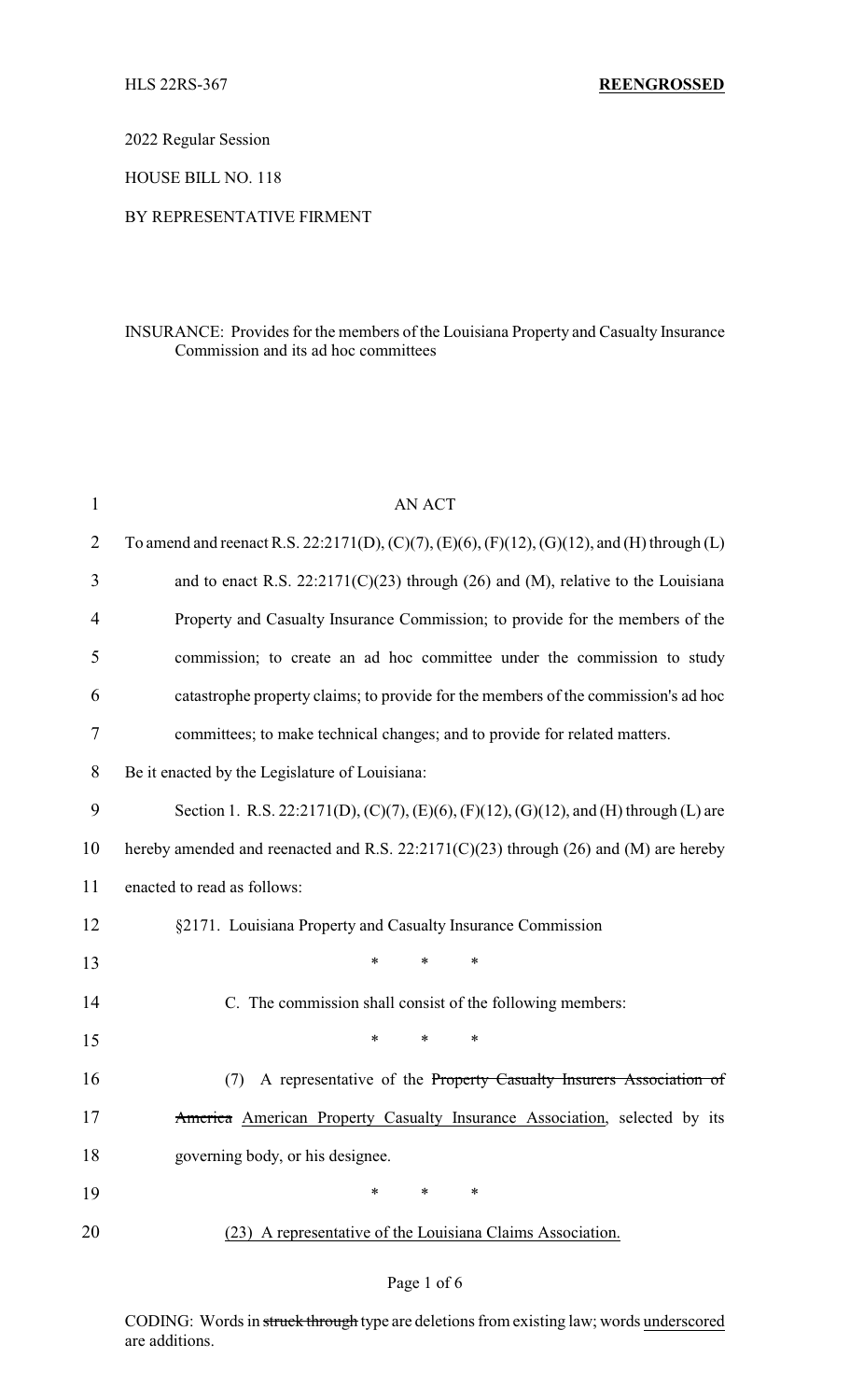| 1              | (24) A representative of the National Association of Independent Insurance          |
|----------------|-------------------------------------------------------------------------------------|
| $\overline{2}$ | Adjusters.                                                                          |
| 3              | (25) A representative of the American Adjuster Association.                         |
| 4              | (26) A representative of the American Policyholder Association.                     |
| 5              | D. The commission shall consist of ad hoc committees to study property and          |
| 6              | casualty insurance, including but not limited to the areas of automobile insurance, |
| 7              | homeowners homeowners' insurance, and workers' compensation insurance, and          |
| 8              | The commissioner of insurance shall appoint a<br>catastrophe property claims.       |
| 9              | chairperson and a vice chairperson for the commission and a chairperson and vice    |
| 10             | chairperson for each ad hoc committee.                                              |
| 11             | E. The automobile insurance ad hoc committee shall consist of the following         |
| 12             | members:                                                                            |
| 13             | $\ast$<br>*<br>∗                                                                    |
| 14             | The representative of the Property Casualty Insurers Association of<br>(6)          |
| 15             | America American Property Casualty Insurance Association or his designee.           |
| 16             | ∗<br>*<br>∗                                                                         |
| 17             | F. The homeowners ad hoc committee shall consist of the following                   |
| 18             | members:                                                                            |
| 19             | *<br>*<br>∗                                                                         |
| 20             | (12) The representative of the Property Casualty Insurers Association of            |
| 21             | America American Property Casualty Insurance Association or his designee.           |
| 22             | G. The workers' compensation insurance ad hoc committee shall consist of            |
| 23             | the following members:                                                              |
| 24             | *<br>*<br>∗                                                                         |
| 25             | (12) The representative of the Property Casualty Insurers Association of            |
| 26             | America American Property Casualty Insurance Association or his designee.           |
| 27             | H. The catastrophe property claims ad hoc committee shall consist of the            |
| 28             | following members:                                                                  |
| 29             | (1) The governor or his designee.                                                   |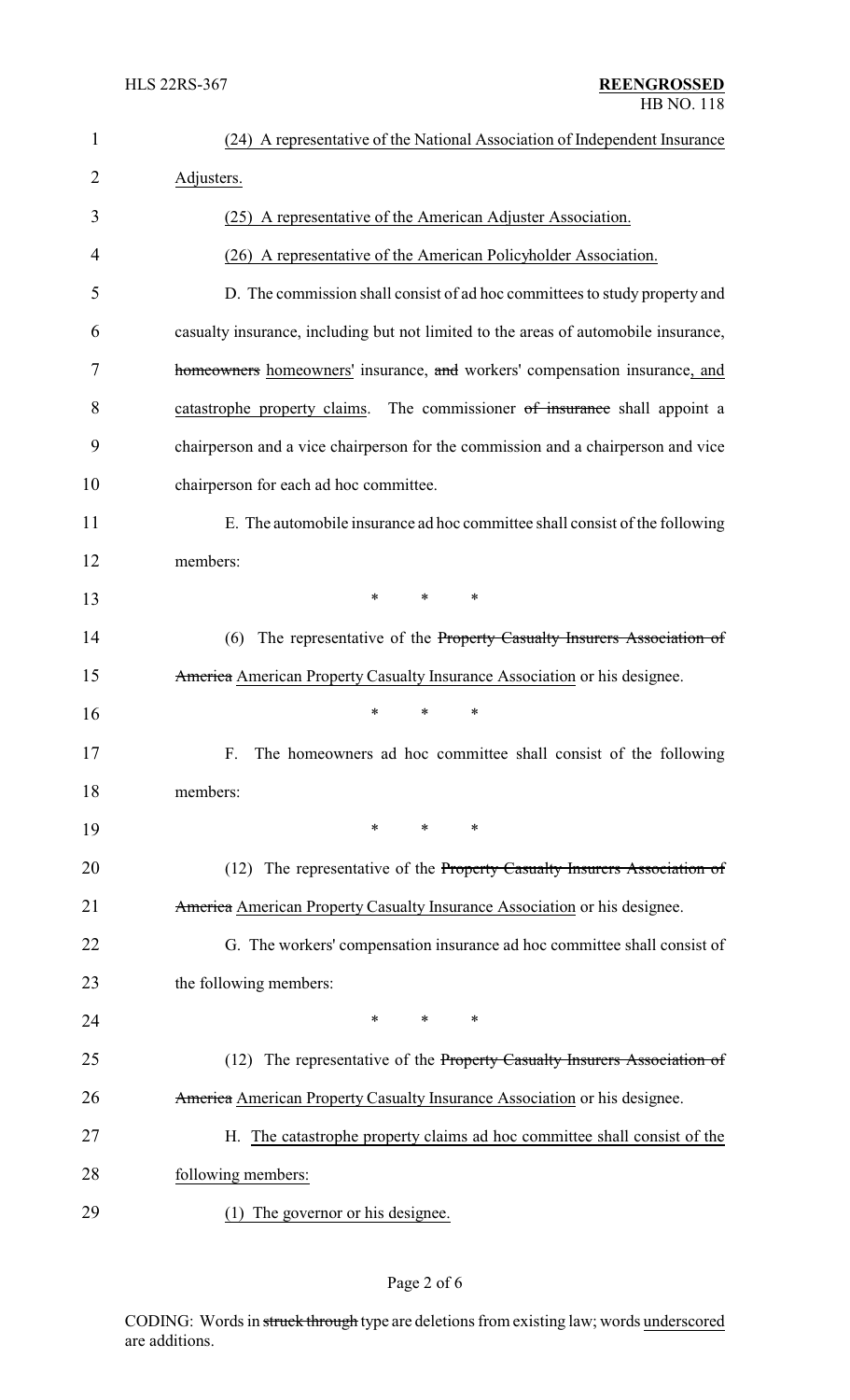| 1              | The commissioner of insurance or his designee.                                     |
|----------------|------------------------------------------------------------------------------------|
| $\overline{2}$ | Two members of the Senate Committee on Insurance selected by its<br>(3)            |
| 3              | chairperson.                                                                       |
| 4              | (4) Two members of the House Committee on Insurance selected by its                |
| 5              | chairperson.                                                                       |
| 6              | (5) A representative of the Independent Insurance Agents $\&$ Brokers of           |
| 7              | Louisiana.                                                                         |
| 8              | A representative of the National Association of Mutual Insurance<br>(6)            |
| 9              | Companies.                                                                         |
| 10             | One consumer representative selected by the speaker of the House of<br>(7)         |
| 11             | Representatives.                                                                   |
| 12             | (8) One consumer representative selected by the president of the Senate.           |
| 13             | (9) A representative of the Louisiana Claims Association.                          |
| 14             | (10) A representative of the National Association of Independent Insurance         |
| 15             | Adjusters.                                                                         |
| 16             | (11) A representative of the American Adjuster Association.                        |
| 17             | A representative of the American Policyholder Association.<br>(12)                 |
| 18             | (13)<br>A representative of the American Property Casualty Insurance               |
| 19             | Association.                                                                       |
| 20             | (14) A representative of the Professional Insurance Agents of Louisiana.           |
| 21             | The members of the commission shall serve without compensation, and                |
| 22             | their terms shall be for two years.                                                |
| 23             | <b>F. J.</b> Any vacancies on the commission shall be filled in the same manner as |
| 24             | the original appointments for the unexpired portion of the term of the vacated     |
| 25             | appointment.                                                                       |
| 26             | $\pm$ K. A majority of the members of the commission shall constitute a quorum     |
| 27             | for the transaction of business. A majority of the members of an ad hoc committee  |
| 28             | shall constitute a quorum for the transaction of business of the ad hoc committee. |
| 29             | All official actions of the commission or any ad hoc committee shall require the   |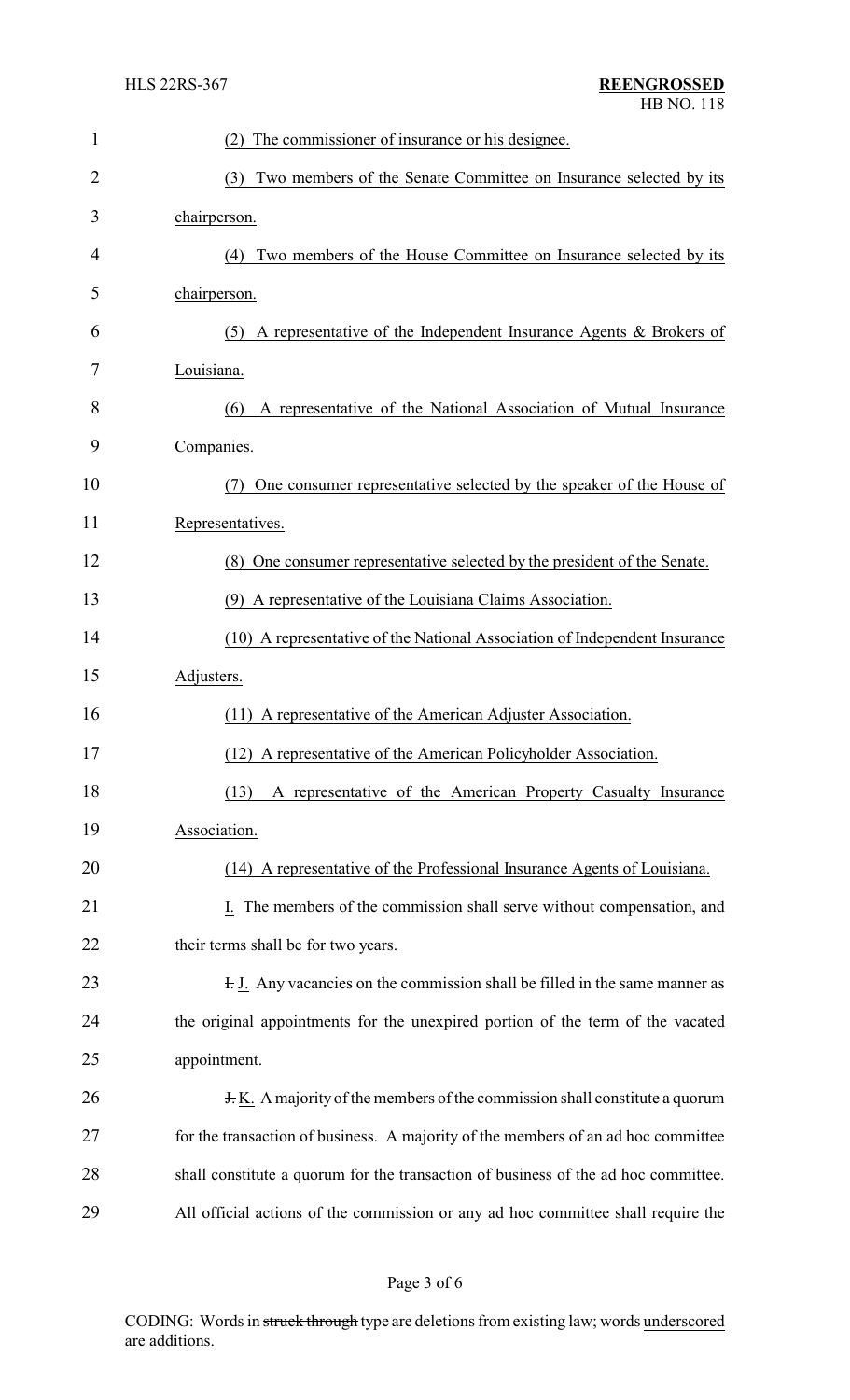affirmative vote of a majority of the members of the commission or ad hoc committee present and voting during meetings of the commission or ad hoc committee. The commission shall meet twice annually in any one calendar year and the ad hoc committees may meet on the call of the chairperson of the commission or of the ad hoc committee, or upon the request of any three members of the ad hoc committee.

7 K. $(H)$  L.(1) The commission shall submit to the governor, the Louisiana Legislature, and the commissioner of insurance on an annual basis prior to the convening of each regular legislative session an annual report on their actions, studies, findings, and recommendations of those laws and projects affecting property 11 and casualty insurance.

 (2)(a) The commission shall conduct all meetings and hearings, in accordance with R.S. 42:11 et seq., to receive testimony about that information it is charged with gathering. The commission shall also be permitted to receive further information and testimony from regional and national experts on insurance rating issues. The commission shall study ways to give incentives to those communities that have a greater enforcement rate over laws that directly or indirectly affect insurance rates in that community and state.

 (b) All state and local agencies and political subdivisions shall cooperate with the commission and assist it in the gathering of information when requested. All materials in the possession or control of the commission or its employees shall be considered public records pursuant to R.S. 44:1 et seq.

23 L. M. The commissioner of insurance shall appoint a director and an assistant director with the consent of the Senate who shall serve at the pleasure of the 25 commissioner. The commissioner of insurance may also employ such persons, including two unclassified employees, as necessaryto carry out the provisions of this Section and may establish the compensation of technical, professional, and clerical employees as needed for the commission to accomplish its work. Any such employee shall be compensated from the budget of the commissioner. All of the

#### Page 4 of 6

CODING: Words in struck through type are deletions from existing law; words underscored are additions.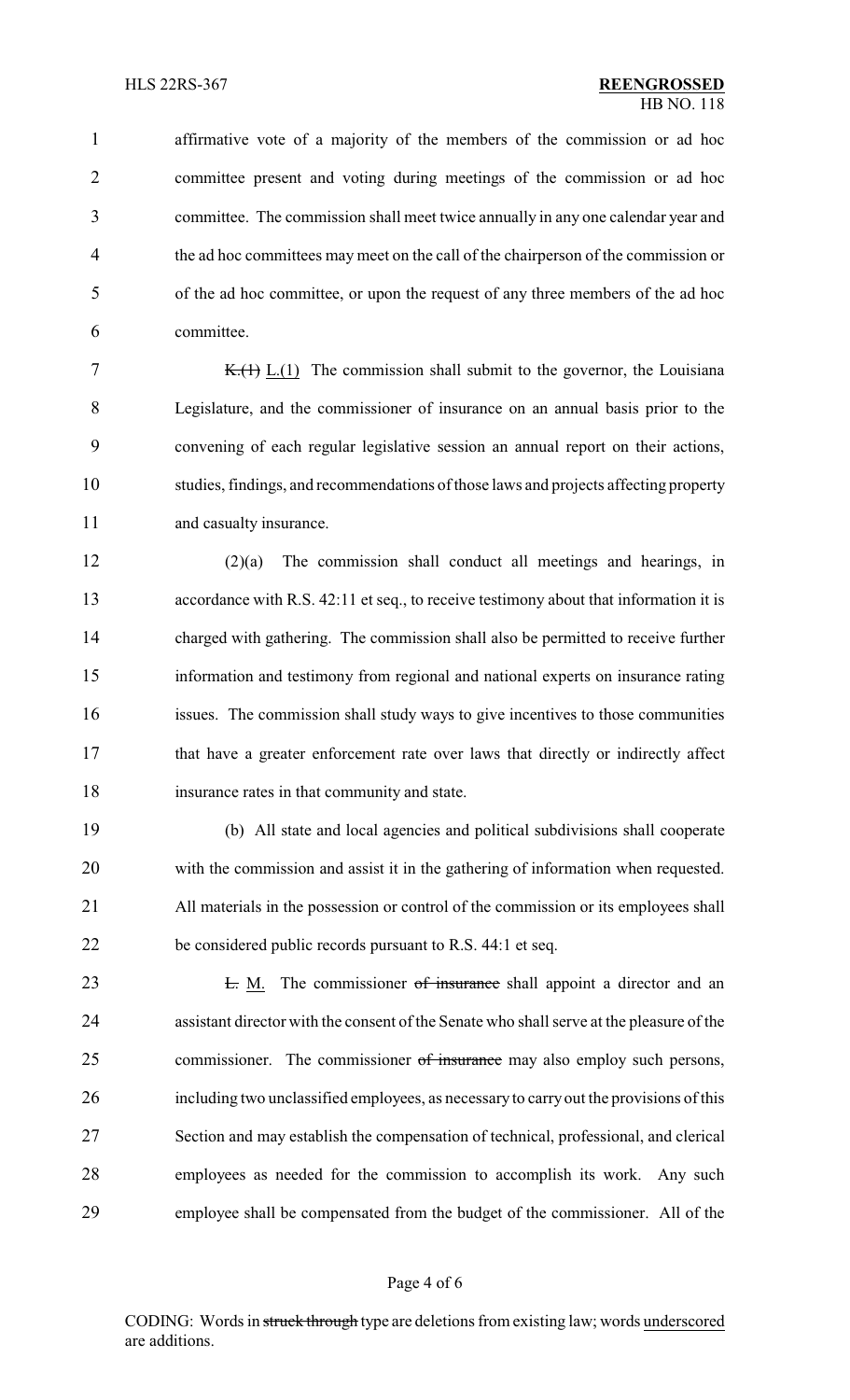1 employees of the commission shall be under the direction and supervision of the

2 commissioner of insurance.

#### **DIGEST**

The digest printed below was prepared by House Legislative Services. It constitutes no part of the legislative instrument. The keyword, one-liner, abstract, and digest do not constitute part of the law or proof or indicia of legislative intent. [R.S. 1:13(B) and 24:177(E)]

HB 118 Reengrossed 2022 Regular Session Firment

**Abstract:** Provides for the members of the La. Property and Casualty Insurance Commission and its ad hoc committees.

Present law provides for the members who serve on the La. Property and Casualty Insurance Commission (commission).

Proposed law retains present law and adds the following members to the commission:

- (1) A representative of the La. Claims Association.
- (2) A representative of the National Association of Independent Insurance Adjusters.
- (3) A representative of the American Adjuster Association.
- (4) A representative of the American Policyholder Association.

Proposed law creates an ad hoc committee under the commission to study catastrophe property claims.

Proposed law provides that the ad hoc committee to study catastrophe property claims shall consist of the following members:

- (1) The governor or his designee.
- (2) The commissioner of insurance or his designee.
- (3) Two members of the Senate Committee on Insurance selected by its chairperson.
- (4) Two members of the House Committee on Insurance selected by its chairperson.
- (5) A representative of the Independent Insurance Agents & Brokers of La.
- (6) A representative of the National Association of Mutual Insurance Companies.
- (7) One consumer representative selected by the speaker of the House of Representatives.
- (8) One consumer representative selected by the president of the Senate.
- (9) A representative of the La. Claims Association.
- (10) A representative of the National Association of Independent Insurance Adjusters.
- (11) A representative of the American Adjuster Association.

#### Page 5 of 6

CODING: Words in struck through type are deletions from existing law; words underscored are additions.